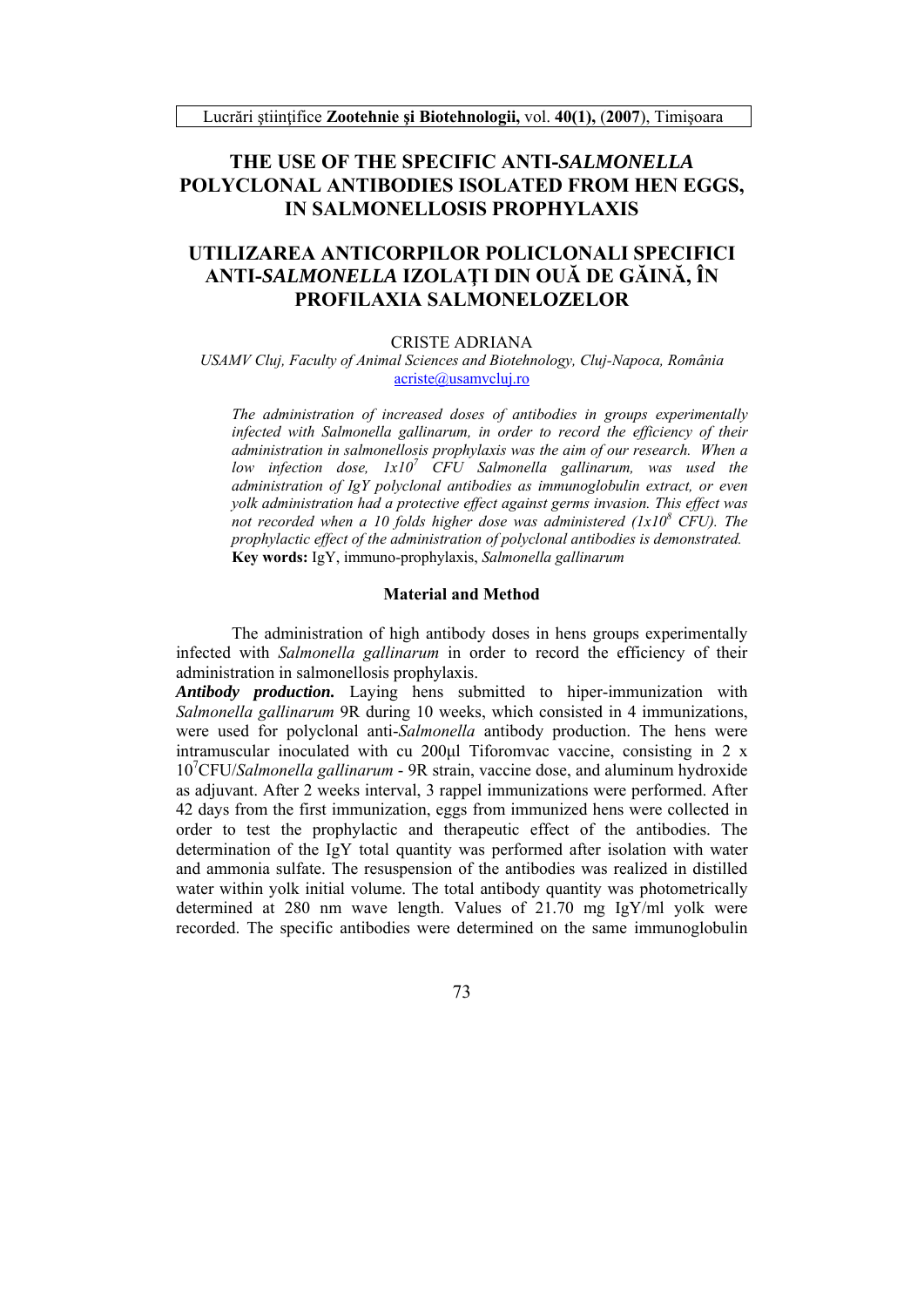extract using the micromethod of slow agglutination reaction in tubes, and titre was of (log2 ) 9.14.

*Biological material.* 6 experimental groups, with 10 quails (*Coturnix conturnix japonica*) aged of 70 days each, were performed in order to record the prophylactic effect specific anti-*salmonella* antibodies. The groups consisted of 8 females and 2 males, sheltered in special cages. Concentrate forage was administered.

Because both prophylactic and therapeutic effects of antibody administration were studied, the 6 experimental groups were divided in two trials as follows:

| Trial          |         |                |   |                        |                |            |  |
|----------------|---------|----------------|---|------------------------|----------------|------------|--|
| Infection dose | 10 °CFU |                |   | <sup>7</sup> CFU<br>10 |                |            |  |
| Groups         |         |                | Ш | TΩ                     |                | VI         |  |
|                | Control | Immunoglobulin |   | Yolk Control           | Immunoglobulin | Yolk       |  |
|                |         | extract        |   |                        | extract        | antibodies |  |

### *Biological material used as inoculate*

In order to obtain inoculates, a *Salmonella gallinarum* strain from the collection of DSV Cluj was used as antigen. The culture was seed on SS-agar Difco differentiation media. Passages in nutritive bullion were performed from well differentiated colonies from SS media in order to obtain a germ rich germ mass. After incubation, the number of the germs was determined. The extinction was red at 600 nm with Eppendorf photometer. The infection was performed with two different doses,  $1 \times 10^8$  CFU in trial I and a reduced dose  $1 \times 10^7$  CFU in II<sup>nd</sup> trial. The administration of the *Salmonella gallinarum* suspension was orally performed with 1 mL microbial suspension/poultry.

### *Experimental protocol*

The poultry were divided by groups and disinfested with Albendazol. After one week from disinfestations, antibodies were administered. They were orally administered, 1 mL/poultry, during 14 days, after previous isolation in water and ammonia sulfate, or by direct yolk administration. Beginning with the initial moment of the trial, before the administration of the *Salmonella gallinarum* suspension, and 4 days after infection doses, faces samples were harvested in order to emphasize the *Salmonella gallinarum* infection. In order to record the prophylactic effect of administration of IgY antibodies, the identification of the infection with Salmonella *gallinarum* was performed by analyzing the eggs from experimentally infected quails. The *Salmonella gallinarum* germs were identified from the egg shell, albumen, and yolk.

### **Isolation and identification of** *Salmonella gallinarum* **germs.**

*The quantitative determination of Salmonella germs* 

The following stages must be accomplished for salmonella identification, even in small quantities:

- sample preparation; in order to identify salmonella on egg shell, the samples are prelevated using a blotter with NaCl 1% solution. In order to identify salmonella from different egg components, the egg shell was previously washed with ethanol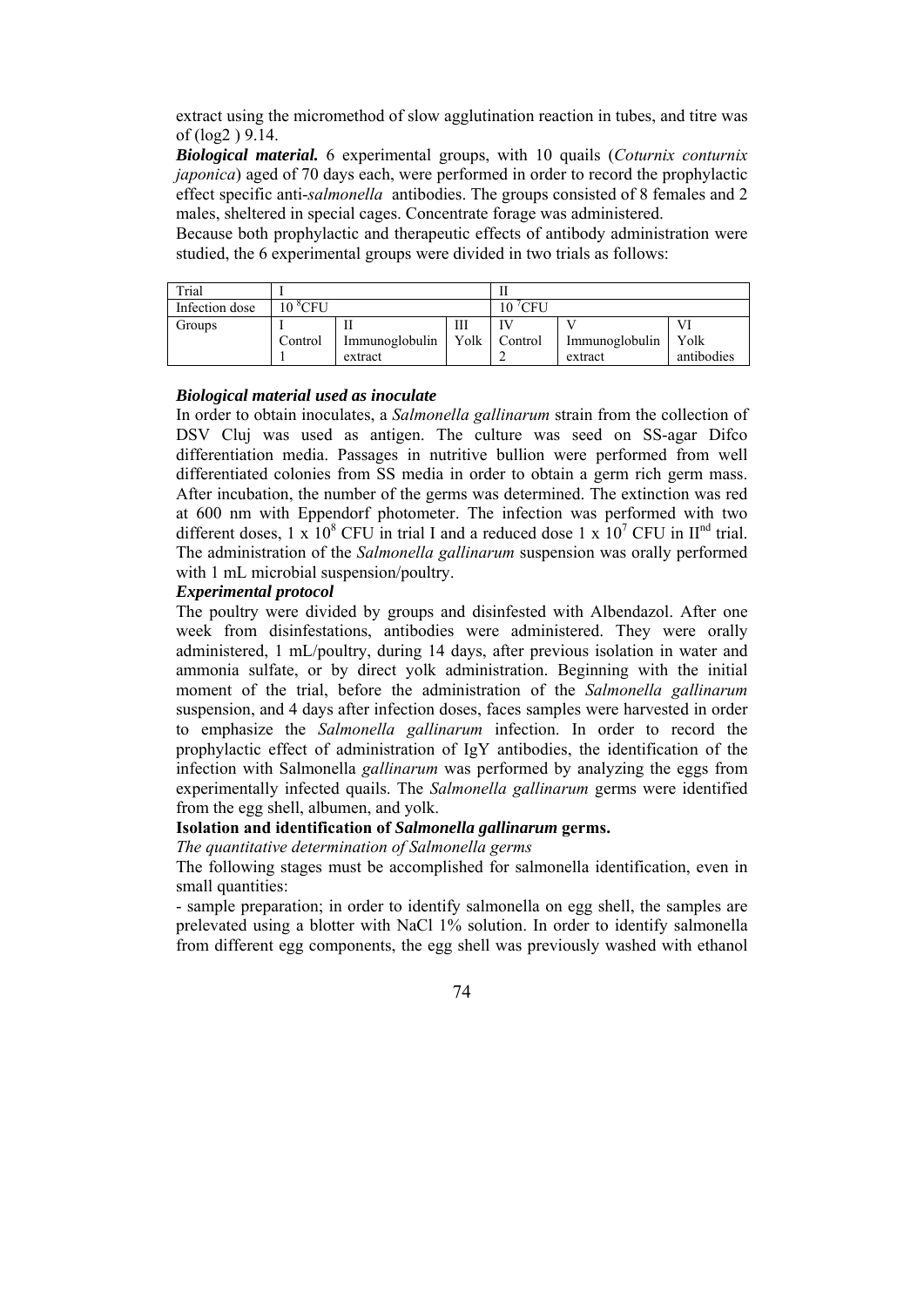(96%). The eggs were opened with a sterile lancet, albumen separated from yolk, and placed on sterile plate. The yolk was sterile prelevated with the siring.

- previous enrich in non selective liquid media

- enriching on selective media

- selective isolation on SS media. The *Salmonella* developed as transparent colonies black in center

- the serologic identification – the use of rapid serum agglutination technique on the blade and specific serum for anti-*Salmonellla group D* antibodies.

*The quantitative germ determination:* 

Previous decimal dilutions are needed for identification of the *Salmonella* germ number from faeces. 1 mL of obtained dilutions are seed on SS isolation media, incubated for 24 hours at  $37^{\circ}$ C. The number of the obtained colonies is corrected with the dilution factor and expressed as CFU/g faeces.

### **Results and Discussions**

*Regarding the clinic evaluation of the quails after experimental infection.* The absence of the salmonella was recorded in faeces samples harvested in 0 day of the trial, before the administration of the *Salmonella gallinarum* suspension, in all experimental groups.

In trial I, where the infection dose was of  $1x10<sup>8</sup>$ CFU, after 4 days from the experimental infection  $1x10^6$  CFU/g faeces were recorded. The oral infection determined slight diarrhea, and decrease of laying percent, but mortality was not recorded.

In trial II, where infection dose was of  $1x10^7$ CFU, after 4 days from the experimental infection  $1x10^3$  CFU/mg faeces were recorded. The oral infection did not produce specific clinic signs. The decrease of the laying percent and mortalities were not recorded.

### *Regarding isolation of Salmonella from eggs*

Only the qualitative determination of the salmonella was performed in order to identify their presence. The samples prelevated before the administration of the *Salmonella gallinarum* suspension were negative in all experimental groups, salmonella being absent. After experimental infection, the eggs were processed and results were centralized (table 1). In trial I, a high infection level was recorded in three groups even from the first day after administration of the bacterial suspension, meaning 83.33% in control group, 80.00% in group where immunoglobulin extract was administered, and 85.71% in group where yolk was administered. The tendency of increasing of the egg contamination was constant. After 7 days from experimental infection, all processed eggs from groups I and II were infected with *Salmonella*, while in group III 93.33 of eggs were infected with *Salmonella.* The differences between studied groups were statistically not significant ( $p > 0.05$ ).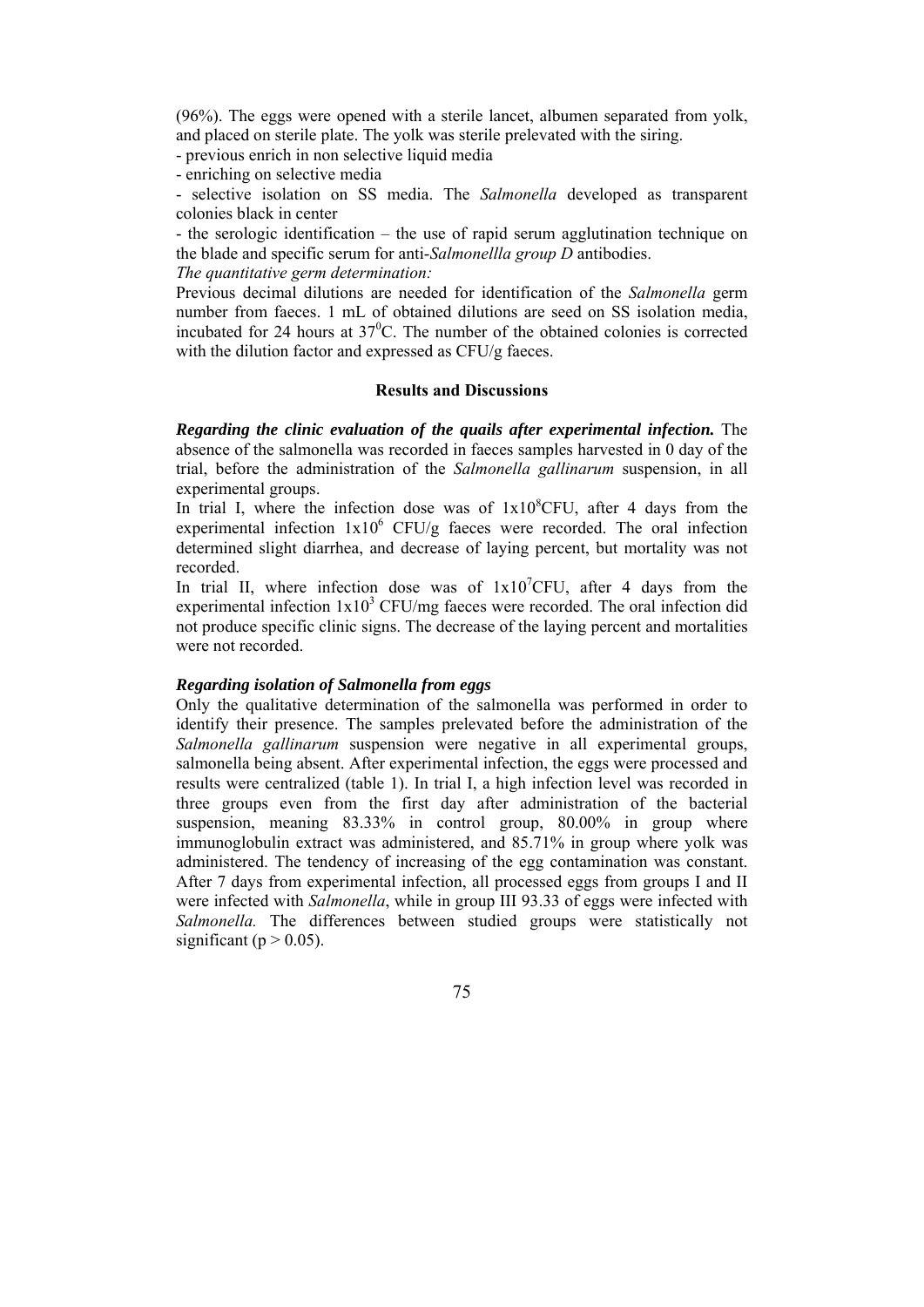| TRIAL I 1 x 108 CFU Salmonella gallinarum  |                   |           |               |                    |          |               |            |           |               |  |  |  |  |
|--------------------------------------------|-------------------|-----------|---------------|--------------------|----------|---------------|------------|-----------|---------------|--|--|--|--|
| Day                                        | <b>LI</b> Control |           |               | L II Extract       |          |               | L III Yolk |           |               |  |  |  |  |
|                                            | Total             | No. of    | $\frac{0}{0}$ | Total              | No. of   | $\frac{0}{0}$ | Total      | No. of    | $\frac{0}{0}$ |  |  |  |  |
|                                            | egg               | eggs      |               | egg                | eggs     |               | egg        | eggs      |               |  |  |  |  |
|                                            | number            | infected. |               |                    | infected |               | number     | infected. |               |  |  |  |  |
|                                            | 6                 | 5         | 83.33         | 5                  | 4        | 80.00         | 7          | 6         | 85.71         |  |  |  |  |
| 3                                          | 12                | 11        | 91.66         | 12                 | 11       | 91.66         | 14         | 13        | 92.85         |  |  |  |  |
| 5                                          | 14                | 13        | 92.85         | 16                 | 14       | 87.50         | 12         | 12        | 100.00        |  |  |  |  |
|                                            | 12                | 12        | 100.0         | 14                 | 14       | 100.0         | 15         | 14        | 93.33         |  |  |  |  |
| TRIAL II 1 x 107 CFU Salmonella gallinarum |                   |           |               |                    |          |               |            |           |               |  |  |  |  |
| Day                                        | <b>LI</b> Control |           |               | <b>L V Extract</b> |          |               | L VI Yolk  |           |               |  |  |  |  |
|                                            | Total             | No. of    | $\frac{0}{0}$ | Total              | No. of   | $\frac{0}{0}$ | Total      | No. of    | $\frac{0}{0}$ |  |  |  |  |
|                                            | egg               | eggs      |               | egg                | eggs     |               | egg        | eggs      |               |  |  |  |  |
|                                            | number            | infected  |               |                    | infected |               | number     | infected  |               |  |  |  |  |
|                                            | 5                 |           | 20.00         | 5                  |          | 20.00         | 6          |           | 16.66         |  |  |  |  |
| 3                                          | 10                | 4         | 40.00         | 13                 | 4        | 30.76         | 14         | 4         | 28.57         |  |  |  |  |
| 5                                          | 13                | 6         | 46.15         | 16                 | 4        | 25.00         | 13         | 4         | 30.76         |  |  |  |  |
|                                            | 16                | 9         | 56.25         | 14                 | 3        | 21.42         | 15         | 4         | 26.66         |  |  |  |  |

Level of *Salmonella gallinarum* contamination in quail eggs

In trial II, the level of *Salmonella* contamination was 20% in the first day after administration of the suspension, during the following days increased up to 30.76% in the  $3<sup>rd</sup>$  day in group V where the immunoglobulin extract was administered, the same level  $30.76\%$ , respectively, but in the  $5<sup>th</sup>$  day, in group VI. Later, the number of infected eggs decreased in both groups, when 21.42% *Salmonella* infected eggs were recorded in group V and 26.66 % in group VI, respectively, compared with 56.25% infected eggs recorded after 7 days in control group.

Analyzing the collected data, statistically very significant differences ( $p < 0.01$ ) were recorded between the experimental groups which received antibodies as immunoglobulin extract or directly yolk, compared to control.



Figure 1.The level of *Salmonella gallinarum* contamination in both experimental variants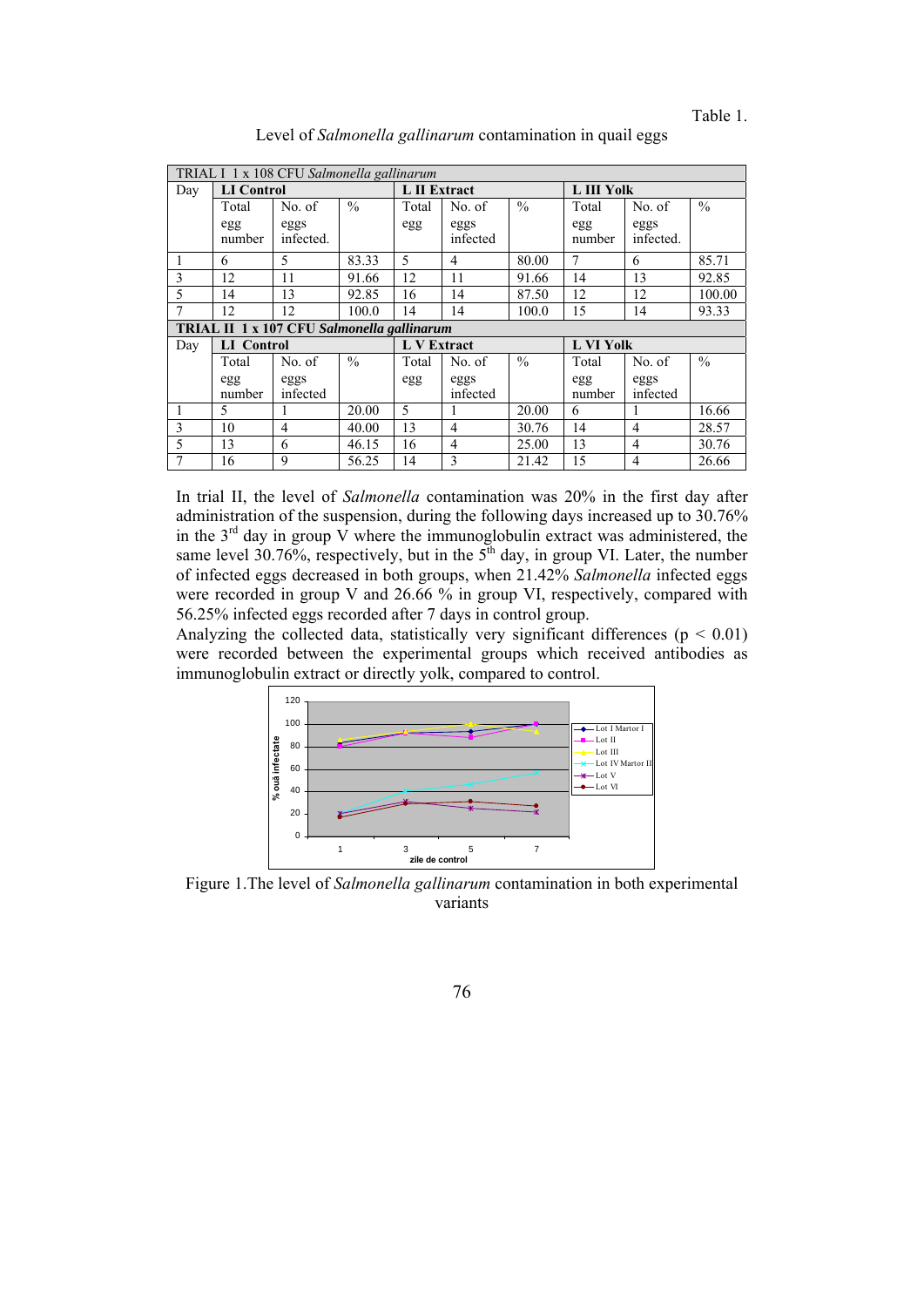### **Conclusions**

In both trials, when a low infection dose was administered, meaning  $1x10<sup>7</sup>$ CFU *Salmonella gallinarum*, the administration of the IgY polyclonal antibodies as immunoglobulin extract or directly yolk, protective effect was recorded against germ invasion. This effect was not recoded when 10 folds higher dose was administered  $(1x10<sup>8</sup>$  CFU). The prophylactic effect of the administration of the polyclonal antibodies was demonstrated.

The administration of the polyclonal antibodies containing high concentrations of specific anti-*Salmonella* antibodies is an alternative to the use of antibiotics in salmonellosis prophylaxis, reducing the negative impact of antibiotics. From economically and manufacturing point of view, the vaccination of poultry effectives remains the most efficient method.

### **Bibliography**

**1.Carlander D., Kolberg H., Wejaker P.E., Larsson A. (2000).** *Per oral immunotherapy with yolk antibodies for the prevention and treatment of enteric infections. Immunol.Res.21: 1-6* 

**2.Schimamoto C., Tokioka S., Hirata I.,Tani H., Ohishi H.,Katsu K. (2002).** *Inhibition of Helicobacter pylory infection by orally administered Yolk-derived anti-Helicobacter pylori antibody, Hepatogastroentereology, 49: 709-714* 

**3.Schmidt P., Wiedemann V., Kuhlmann R, Wanke R., Linch E., Losch U. (1989).** *Chicken egg antibodies for prophylaxis and therapy of Infectious intestinal siseas. II. In vitro studies on gastric and enteric digestion of egg yolk antibodies against E.coli stains. J.Vet.Med B 36: 619-628* 

**4.Shin J.H., Yang M., Nam S.W., Kim J.T., Myung N.H., Bang W,G., Roe I.H. (2002).** *Use of egg yolk-derived immunoglobulin as an alternative to antibiotic treatment for control of Helicobacter pylori infection , Clin diagn.,M Lab., Immunol., 8: 1061-1066*